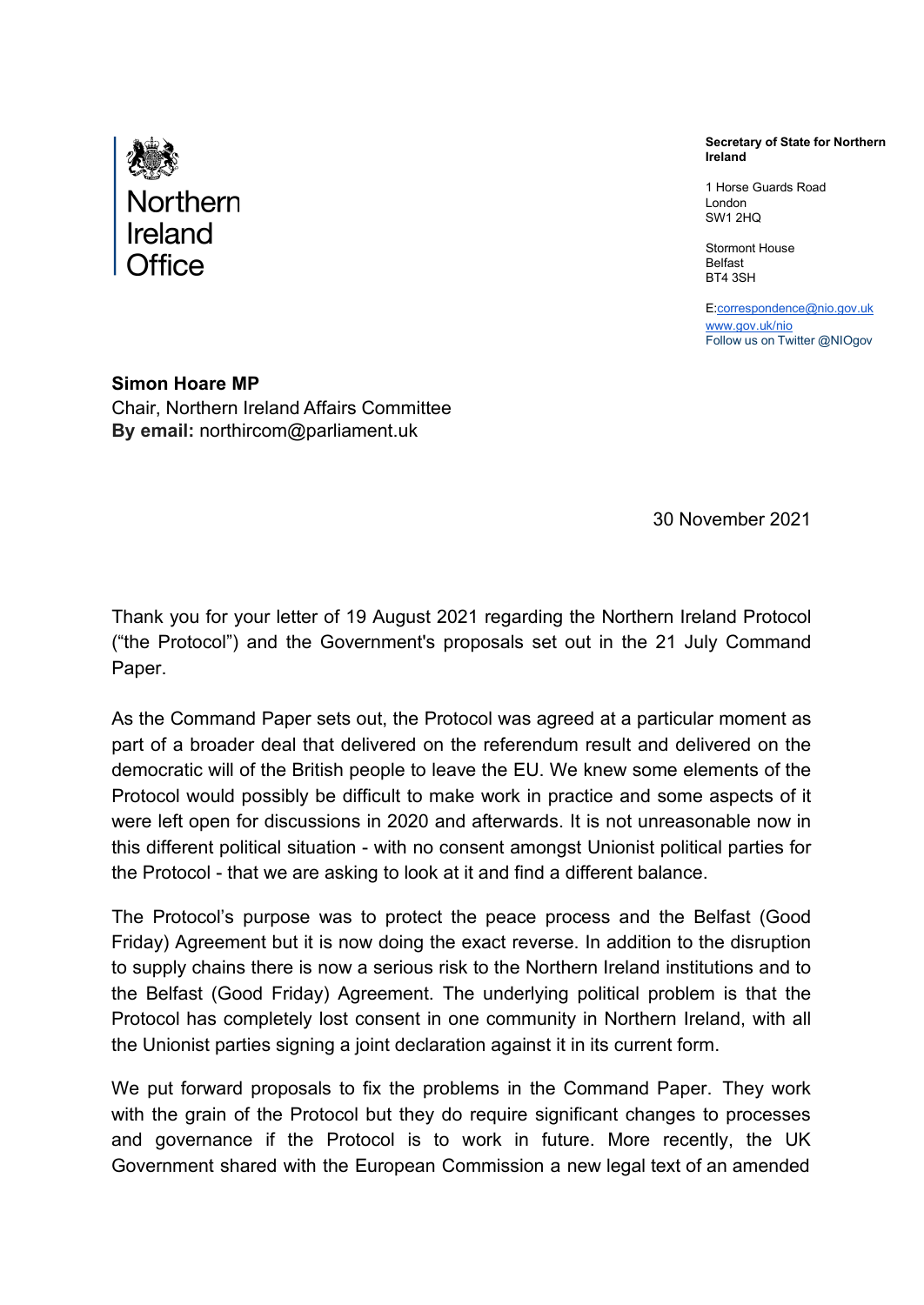Protocol which supports - not undermines - the Belfast (Good Friday) Agreement, based on the proposals set out in the Command Paper.

The EU published its own proposals in response to the Command Paper in October this year and we welcome the EU's recognition that there are serious problems which cannot be solved simply through further implementation of the existing Protocol. Vice President Šefčovič's acknowledgement last Friday that the Protocol has led to unintended consequences in Northern Ireland is welcome. Addressing these issues is the urgent task before us.

The UK and EU teams have been engaged in intensive and constructive talks. It is clear to us, and to businesses, that the EU's proposals do not currently deal effectively with the fundamental difficulties in the way the Protocol is operating, nor, indeed, do they deliver what they claimed when they published them. There remains a substantial gap between our two positions. The EU's proposals do not free up goods movements between Great Britain and Northern Ireland to the extent necessary for a durable solution, nor do they yet engage with the changes needed in other areas, such as subsidy policy, VAT, and governance of the Protocol, including the role of the Court of Justice.

Our proposal is simple. Goods which both we and the EU agree are not going to leave Northern Ireland should not be treated as if they were moving from one country to another - because they are not. Goods going from GB to Ireland should be checked to protect the EU single market and to avoid a hard border between Northern Ireland and Ireland.

Any solution must constitute a significant change from the current situation, materially ease practical problems on the ground, and safeguard political, economic and societal stability in Northern Ireland.

You asked about the steps taken by the Government to analyse the operational impact on UK businesses of triggering Article 16 and whether such analysis would be published.

We have been clear that the test for using Article 16 is passed, but our preference is to move forward on the basis of consent with the EU if possible. We will always consider using all legitimate options, including Article 16, to meet our overriding responsibilities for peace, prosperity and stability in Northern Ireland. It is worth remembering that Article 16 is a mechanism explicitly provided for under the Withdrawal Agreement, and therefore not contrary to international law - and indeed the EU has already sought to exercise it earlier this year.